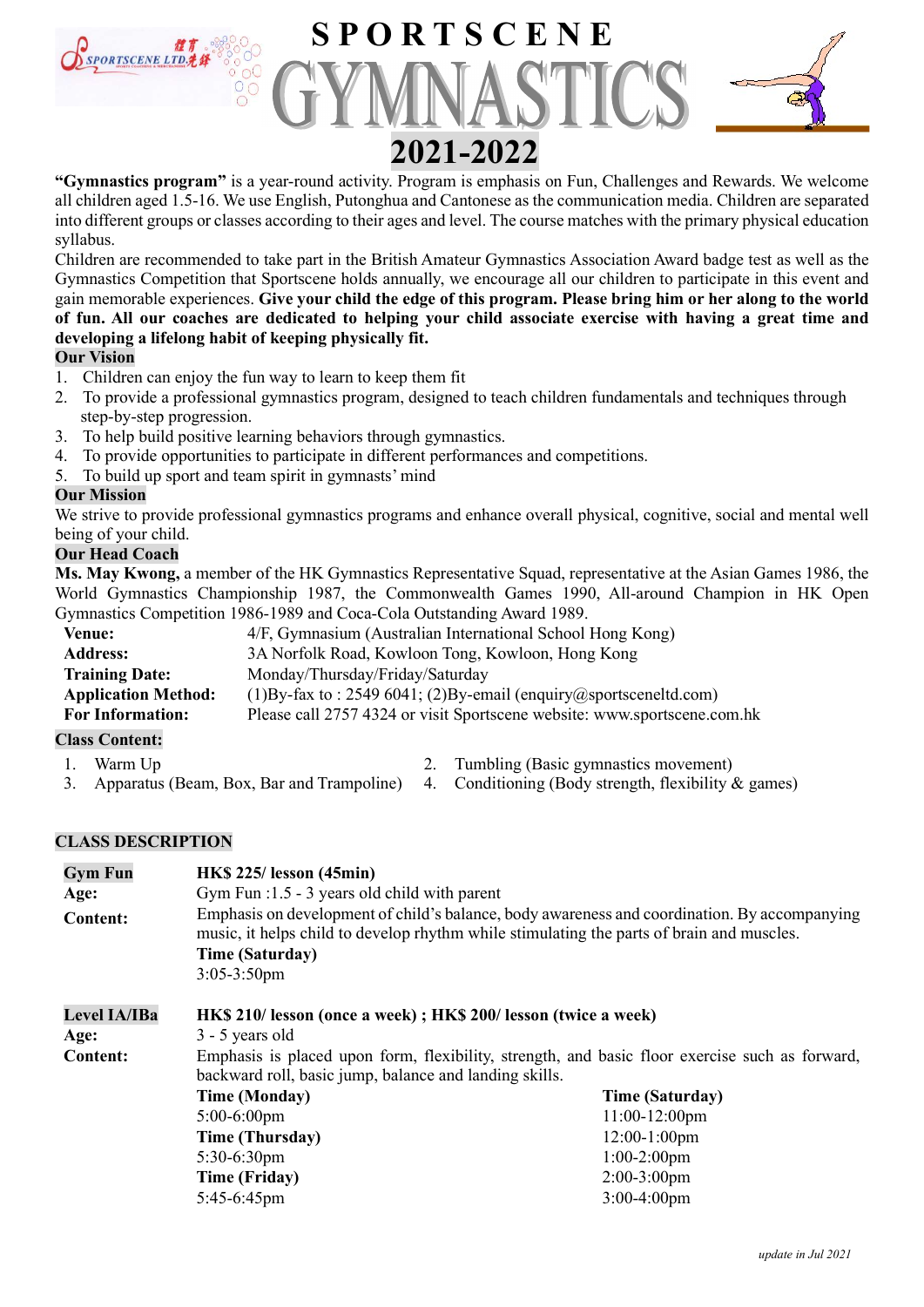| <b>Level IB</b><br>Age:<br><b>Content:</b>   | HK\$ 210/ lesson (once a week); HK\$200/ lesson (twice a week)<br>6 - 12 years old<br>basic jump, balance and landing skills.<br><b>Time (Monday)</b><br>5:00-6:00pm<br><b>Time (Thursday)</b><br>5:30-6:30pm<br><b>Time (Friday)</b><br>5:45-6:45pm                                                                                                                                                                                                                                                                                                                                             | <b>Time (Saturday)</b><br>$11:00-12:00$ pm<br>12:00-1:00pm<br>$1:00-2:00$ pm<br>$2:00-3:00$ pm<br>$3:00-4:00$ pm | Emphasis is placed upon form, flexibility, strength, and basic floor exercise such as forward, backward roll,                                                                                                                                                                                      |  |  |
|----------------------------------------------|--------------------------------------------------------------------------------------------------------------------------------------------------------------------------------------------------------------------------------------------------------------------------------------------------------------------------------------------------------------------------------------------------------------------------------------------------------------------------------------------------------------------------------------------------------------------------------------------------|------------------------------------------------------------------------------------------------------------------|----------------------------------------------------------------------------------------------------------------------------------------------------------------------------------------------------------------------------------------------------------------------------------------------------|--|--|
| <b>Level 2</b><br>Age:<br><b>Content:</b>    | 2A - HK\$270/ lesson (once a week) ; 2B - HK\$ 255/ lesson (twice a week)<br>6 years old or more or coach recommendation or at least 2 years gymnastics experience.<br>Control strength development of handstand position, power and technique in cartwheel, handstand forward                                                                                                                                                                                                                                                                                                                   |                                                                                                                  |                                                                                                                                                                                                                                                                                                    |  |  |
|                                              | roll, and the combination of all single movement.<br><b>Time (Monday)</b><br>5:00-6:30pm<br>5:30-7:00pm                                                                                                                                                                                                                                                                                                                                                                                                                                                                                          | <b>Time (Thursday)</b><br>5:30-7:00pm<br><b>Time (Friday)</b><br>5:45-7:15pm                                     | <b>Time (Saturday)</b><br>9:00-10:30am<br>12:00-1:30pm<br>$2:00 - 3:30$ pm                                                                                                                                                                                                                         |  |  |
| <b>Level 3</b><br>Age:<br>Content:           | HK\$255/ lesson (twice a week)<br><b>Time (Monday)</b><br>5:00-6:30pm / 5:30-7:00pm<br><b>Time (Thursday)</b>                                                                                                                                                                                                                                                                                                                                                                                                                                                                                    | <b>Time (Friday)</b><br>5:45-7:15pm<br><b>Time (Saturday)</b>                                                    | 6 years old or more or coach recommendation and must have training twice a week<br>Gymnasts will aim at the technical side of gymnastics through step-by-step progression. Front-walkover and<br>back-walkover, handstand, handstand turn, apparatus work and basic work are taught at this level. |  |  |
|                                              | 5:30-7:00pm                                                                                                                                                                                                                                                                                                                                                                                                                                                                                                                                                                                      |                                                                                                                  | 9:00-10:30am / 12:00-1:30pm / 2:00-3:30pm                                                                                                                                                                                                                                                          |  |  |
| Level 4<br>Age:<br>Content:                  | 4A - HK\$335/ lesson (once a week); 4B - HK\$320/ lesson (twice a week)<br>6 years old or more or coach recommendation<br>and front tuck are also taught at this level.<br><b>Time (Monday)</b><br>5:30-7:30pm<br><b>Time (Thursday)</b><br>5:30-7:30pm                                                                                                                                                                                                                                                                                                                                          | <b>Time (Friday)</b><br>5:45-7:45pm                                                                              | Learning front round off, handsprings are the main focus of the advanced beginning level. Running dive rolls<br><b>Time (Saturday)</b><br>9:00-11:00am<br>$12:00 - 2:00$ pm                                                                                                                        |  |  |
| Level 5<br>Age:<br>Content:                  | 5A - HK\$420/ lesson (once a week); 5B - HK\$380/ lesson (twice a week)<br>Coach recommendation and must have training twice a week<br>Back-hand-spring, free-hand cartwheel, front somersaults and series of connection are the main focus of<br>tumbling at this level. Students will learn the routines and are expected to compete against other<br>gymnasts from other schools and clubs at different Competitions, e.g. the Inter-School Gymnastics<br>Meet<br>Time (Monday/Thursday)<br>Time (Friday)<br>Time (Saturday)<br>6:30-9:00pm<br>$9:00-12:00nn / 9:00-2:00pm$<br>$5:45-8:15$ pm |                                                                                                                  |                                                                                                                                                                                                                                                                                                    |  |  |
| <b>Team Level</b><br>Age:<br><b>Content:</b> | Team - HK\$ 110/ hr ( $\ge$ three times a week)<br>8 year old or above or coach recommendation<br>performance. Self-discipline is essential.<br>$6:30 \text{pm} - 9:00 \text{pm}$<br>(Monday)<br>$5:45$ pm $-8:15$ pm<br>(Friday)                                                                                                                                                                                                                                                                                                                                                                | $6:30$ pm $-9:00$ pm (Thursday)                                                                                  | This class provides 2 to 3 times training a week for gymnasts who are being chosen to prepare themselves for<br>higher levels. They should be committed to consistent training and be ready for all kinds of competition and<br>$9:00am - 12:00nn/9:00am - 2:00pm$ (Saturday)<br>update in Jul2021 |  |  |

. .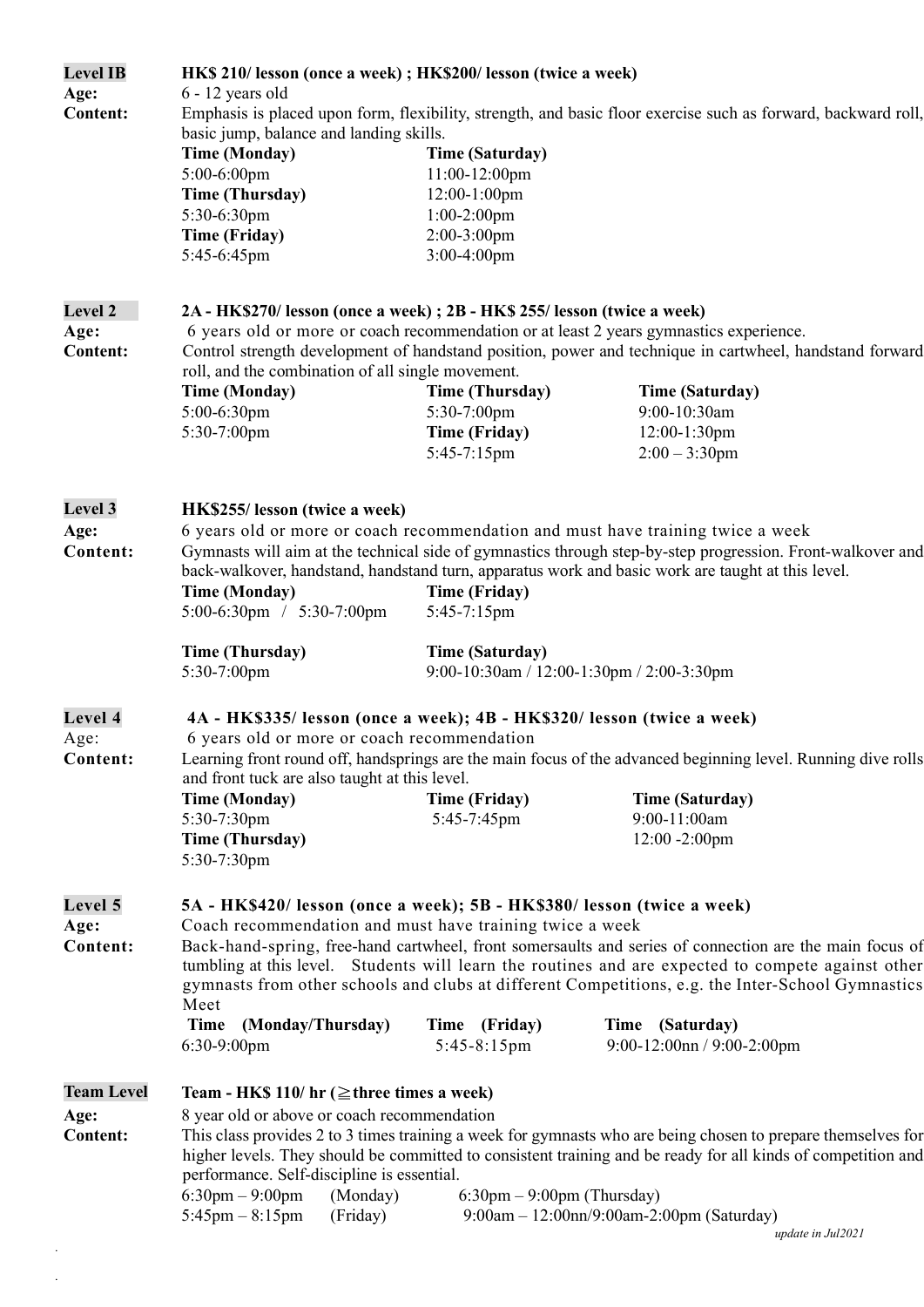

# Sportscene Training Centre

Centre: Australian International School Hong Kong AISHK

| <b>APPLICATION FORM</b>                                                                                                                                                                                                        |  |  |                                                  |  |
|--------------------------------------------------------------------------------------------------------------------------------------------------------------------------------------------------------------------------------|--|--|--------------------------------------------------|--|
| Student Name: (Chi) (Chi)                                                                                                                                                                                                      |  |  |                                                  |  |
|                                                                                                                                                                                                                                |  |  |                                                  |  |
|                                                                                                                                                                                                                                |  |  |                                                  |  |
|                                                                                                                                                                                                                                |  |  |                                                  |  |
| Remarks: Note and the set of the set of the set of the set of the set of the set of the set of the set of the set of the set of the set of the set of the set of the set of the set of the set of the set of the set of the se |  |  |                                                  |  |
|                                                                                                                                                                                                                                |  |  |                                                  |  |
| Information of Parent/Guardian                                                                                                                                                                                                 |  |  |                                                  |  |
| Name of Father: Contact Tel.: Contact Tel.:                                                                                                                                                                                    |  |  |                                                  |  |
|                                                                                                                                                                                                                                |  |  |                                                  |  |
|                                                                                                                                                                                                                                |  |  |                                                  |  |
|                                                                                                                                                                                                                                |  |  |                                                  |  |
|                                                                                                                                                                                                                                |  |  |                                                  |  |
| <b>Emergency Contact</b>                                                                                                                                                                                                       |  |  |                                                  |  |
| Name: (Eng) (Chi)                                                                                                                                                                                                              |  |  |                                                  |  |
|                                                                                                                                                                                                                                |  |  |                                                  |  |
|                                                                                                                                                                                                                                |  |  |                                                  |  |
| Course Information                                                                                                                                                                                                             |  |  |                                                  |  |
|                                                                                                                                                                                                                                |  |  |                                                  |  |
| Course Schedule: Every______________Time:____________________Commencement Date:____________________                                                                                                                            |  |  |                                                  |  |
|                                                                                                                                                                                                                                |  |  | Total Amount: \$ ________+\$100 Annual Admin Fee |  |
|                                                                                                                                                                                                                                |  |  |                                                  |  |
| Payment Methods:                                                                                                                                                                                                               |  |  |                                                  |  |
| 1. Crossed cheque with payable to "SPORTSCENE LTD." with student's name and contact tel at the                                                                                                                                 |  |  |                                                  |  |
| back. Post to: "27/F, Parkview center, 7 Lau Li Street, Causeway Bay, Hong Kong."                                                                                                                                              |  |  |                                                  |  |
| 2. Transfer to HSBC 028-416-253-838 (Receipt fax / email to Sportscene)                                                                                                                                                        |  |  |                                                  |  |
| Consent Detail: I agree that my child is in health to attend the above activities. I will not hold                                                                                                                             |  |  |                                                  |  |
| SPORTSCENE Ltd.                                                                                                                                                                                                                |  |  |                                                  |  |
| responsible for any injury to my child or damages or loss to property as a result of                                                                                                                                           |  |  |                                                  |  |
| participation in these courses.                                                                                                                                                                                                |  |  |                                                  |  |
|                                                                                                                                                                                                                                |  |  |                                                  |  |
| Name of                                                                                                                                                                                                                        |  |  |                                                  |  |
| Parent/Guardian: Signature: Date: Date:                                                                                                                                                                                        |  |  |                                                  |  |
|                                                                                                                                                                                                                                |  |  |                                                  |  |

# Sportscene Hotline: 2757-4324 Fax: 2549-6041 Website: www.sportscene.com.hk Office Hour: Mon to Sat (9:00am to 8:00pm)

Spaces are limit and first come first serve!

Page 1 of 3

Please return 3 pages for enrollment.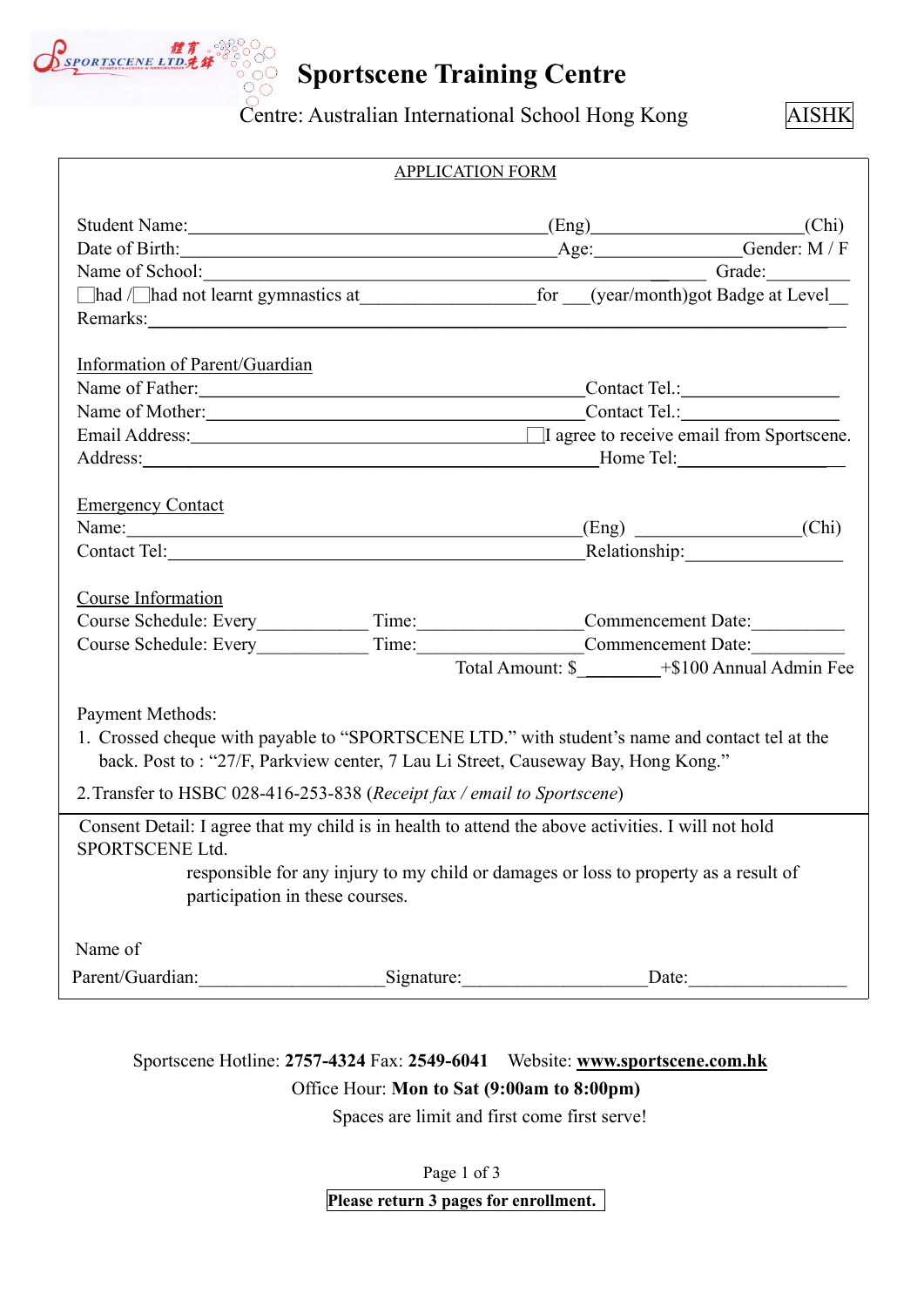### TERMS & CONDITIONS OF REGISTRATION

# $\alpha$  Course Fee  $\alpha$  AISHK

- 1. Administration Fee will be charged per annum for all sports program.
- 2. Fees paid are non-refundable and non-transferable unless a class is full or cancelled
- 3. Fees for all year-round regular classes are paid in 2-month. Payment for the next term should be made on or before the last class of the current month, otherwise the enrollment would be deemed canceled.
- 4. The Centre reserves the right to make personnel changes in accordance with their administration needs. The Centre will not entertain parents' complaints or request for refund of school fees as a result of such personnel changes.
- 5. No lessons on Public Holidays
- 6. In case of insufficient enrollment for a class/course, the Centre reserves the right to cancel the class/course. Parents will be notified in such a case

Absence and Substitute Lessons

- 1. No substitute lessons or refund of school fees will be arranged in cases of absence without leave, absence due to sickness or withdrawal from the course.
- 2. In any circumstance, NO make-up arrangement for Gym Fun class.
- 3. Please send the written absent notice by fax/email/hand before class if a student cannot attend his/her class.
- 4. No substitute lessons can be arranged if there is no written absent notice.
- 5. Fees charge in 2-month base and maximum 2 lessons can be deducted with at least one-month notice.
- 6. If a student requires leave of one month or more, Sportscene has the rights to call waiting list for replacement, no place will be reserved.
- 7. Once absent has been remarked on a date, no substitute lesson can be made on the same day. The center has the right to reject any comers without notification.
- 8. Substitute lessons can be made within 3-paid-month. All substitute lessons must be applied in written format and have to get the approval of the center. Expired substitute lesson will be cancelled automatically. The Centre reserves the right to determine arrangements for substitute lessons at their own discretion.

## Disclaimer

- 1. The Centre shall not be responsible or liable for any loss or damage to any property which took place at the Centre.
- 2. Timetables, fees and terms & conditions are subject to change without prior notification.
- 3. The Centre retains the copyright of all images and videos taken of enrolled students during classes. The Centre reserves the right to exhibit, publish or broadcast images or videos taken of enrolled students for public viewing. Students and parents may contact the Centre if they object to such uses.
- 4. Notwithstanding the above, in case of any dispute, the decision of the Centre shall be final.

Arrangements for Tropical Cyclones and Heavy Persistent Rain

- 1. If Typhoon No. 8 or Black Rainstorm warning is hoisted 2 hours before the lesson, then the class will be suspended with no refund or make-up classes.
- 2. If Typhoon No. 8 or Black Rainstorm warning is cancelled, all classes will remain normal after 2 hours. Parents can decide whether attend the class or not. Sportscene has the rights in deciding whether the class on or not depends on specific circumstances in venue.

~Please Turn Over~

Page 2 of 3

Please return 3 pages for enrollment.